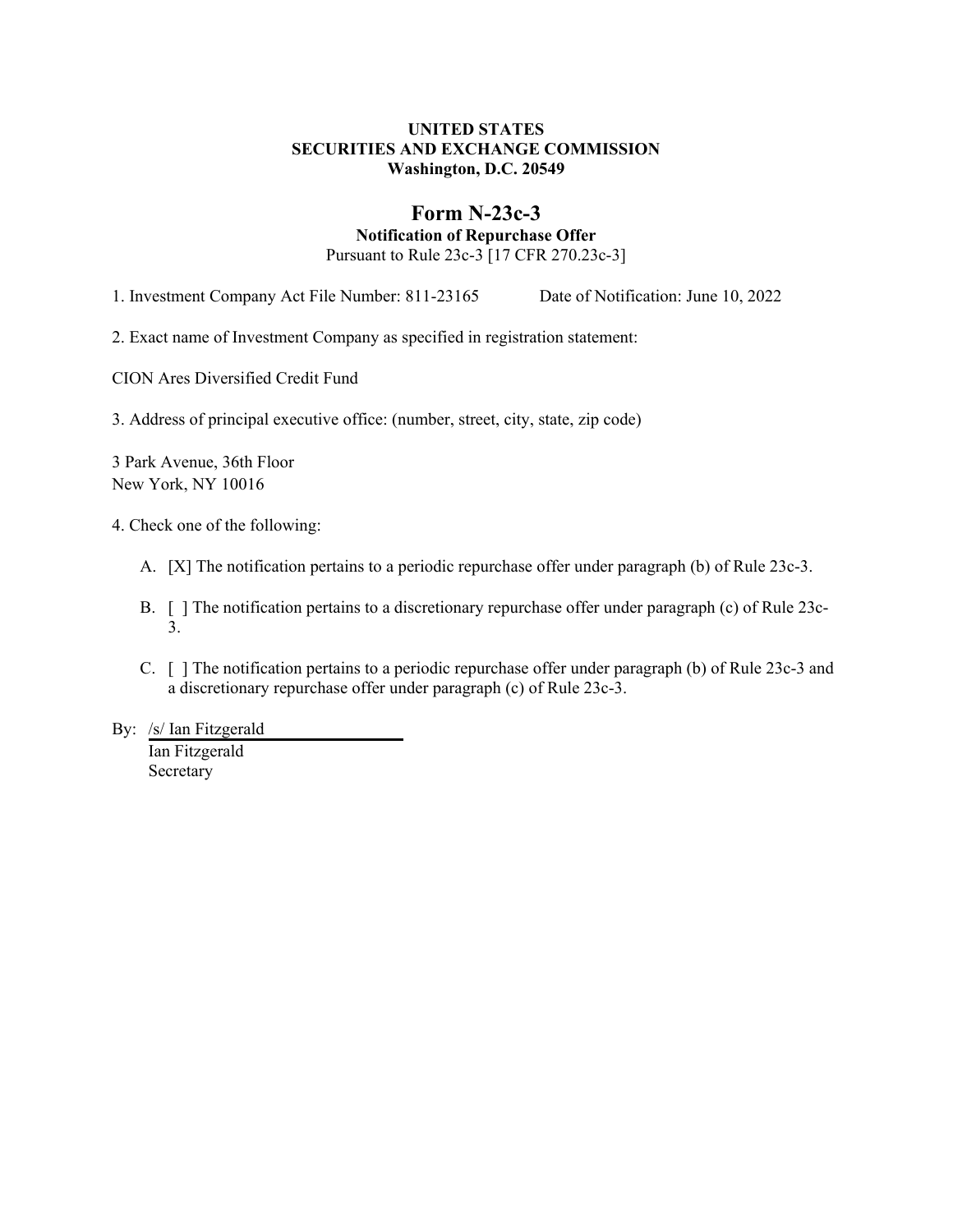### **CION ARES DIVERSIFIED CREDIT FUND** *NOTICE OF QUARTERLY REPURCHASE OFFER*

### **If you own shares through a broker and wish to sell your shares, contact your broker or financial professional.**

## **\*\*IF YOU DO NOT WISH TO SELL YOUR SHARES AT THIS TIME, PLEASE DISREGARD THIS NOTICE\*\***

June 10, 2022

Dear CION Ares Diversified Credit Fund Shareholder,

Thank you for your investment. The purpose of this Notice is to announce the quarterly repurchase offer for the CION Ares Diversified Credit Fund (the "Fund"). Quarterly repurchase offers provide shareholders with access to their assets and a degree of liquidity. You will receive a notice similar to this once per quarter. The Fund will offer to repurchase shares only during each regularly scheduled quarterly repurchase offer period.

The repurchase offer period will begin on **June 10, 2022** and end on **July 14, 2022**. If you own shares through a broker/dealer or advisor, please contact your financial professional.

Class C shareholders who tender for repurchase Class C shares that have been held less than 365 days after purchase, as of the time of repurchase, will be subject to a contingent deferred sales charge of 1.00% of the original purchase price. Shares acquired through the Fund's dividend reinvestment plan ("DRP"), reinvestment of dividends or capital gain distributions are not subject to a contingent deferred sales charge.

If you wish to tender shares, your financial professional will provide you with specific instructions. If you are unable to contact your financial professional and wish to tender shares you can alternatively complete the attached repurchase request form ("Repurchase Request Form").

### **All Repurchase Request Forms must be completed in proper form and received by DST Systems, Inc. (the "Transfer Agent") by 4:00 p.m., Eastern Time, on Thursday, July 14, 2022, to be effective.**

For details of the offer, please refer to the attached Repurchase Offer document or you may call us at 1- 888-729-4266.

Sincerely,

### CION Ares Diversified Credit Fund

**The repurchase request deadline ("Repurchase Request Deadline") will be strictly observed. If you fail to submit your repurchase request in proper form to the Transfer Agent prior to the Repurchase Request Deadline, the Fund will not repurchase your shares or a portion thereof until a subsequent quarterly repurchase offer, at which time you must submit a new repurchase request for that offer. Shares would be subject to net asset value fluctuation during that time**.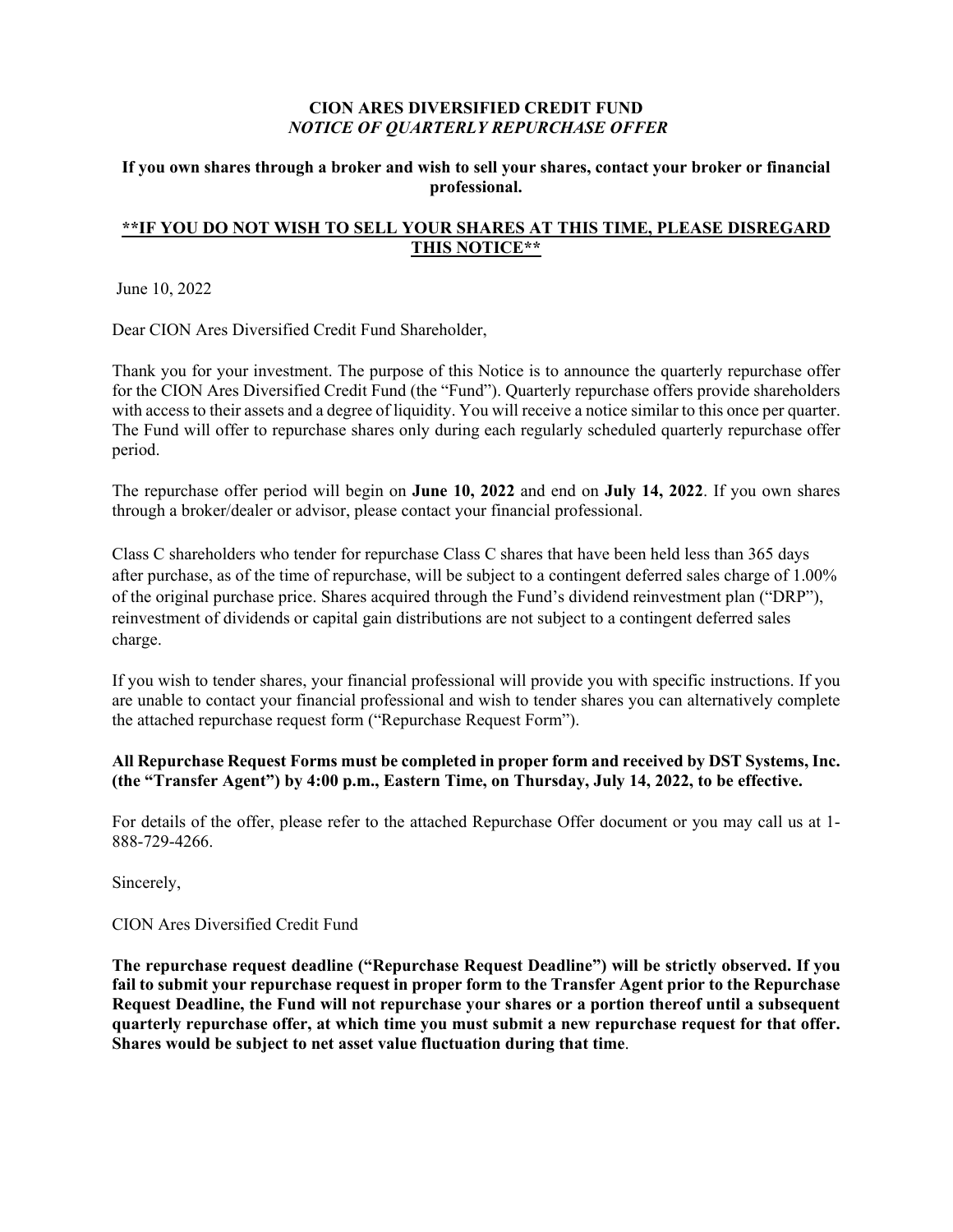

### **CION ARES DIVERSIFIED CREDIT FUND REPURCHASE OFFER**

**1. The Offer**. CION Ares Diversified Credit Fund (the "Fund") is offering to repurchase, for cash, up to five percent (5%) of its issued and outstanding shares (Class A, Class C, Class I, Class L, Class U, Class U-2 and Class W shares) at a price equal to the net asset value ("NAV") as of the close of regular business hours on the New York Stock Exchange on the Repurchase Pricing Date (defined below). The purpose of this offer is to provide a level of liquidity to shareholders since no secondary market exists for these shares. This offer is not conditioned on the tender of any minimum number of shares. This offer is made subject to the terms and conditions made in this Repurchase Offer and the Fund's currently effective prospectus and statement of additional information.

**2. Net Asset Value**. The Fund's NAV on **June 3, 2022,** of the Class A shares (CADEX) was **\$24.81** per share, of the Class C shares (CADCX) was **\$24.67** per share, of the Class I shares (CADUX) was **\$25.09** per share, of the Class L shares (CADWX) was **\$24.91** per share, of the Class U shares (CADZX) was **\$24.93** per share, of the Class U-2 shares (CADSX) was **\$24.90** per share and of the Class W shares (CADFX) was **\$25.09** per share. The NAV at which the Fund will repurchase shares will not be calculated until the Repurchase Pricing Date (defined below). The Fund's NAV can fluctuate. Therefore, the NAV on the Repurchase Pricing Date may be higher or lower than the NAV stated above or the date on which you return your Repurchase Request Form. The current NAV may be obtained by calling 1-888-729-4266 and asking for the most recent price or by visiting http://www.cioninvestments.com. The shares of the Fund are not traded on any organized market or securities exchange.

**3. Repurchase Request Deadline**. All Repurchase Request Forms must be received in proper form by 4:00 p.m., Eastern Time, on **July 14, 2022**.

**4. Repurchase Pricing Date**. The NAV used to calculate the repurchase price will be determined on **July 14, 2022** (the "Repurchase Pricing Date"). This may be higher or lower than the NAV on the date on which you return your Repurchase Request Form.

**5. Payment for Shares Repurchased**. The Fund expects to make payments for all shares repurchased between one and three business days after the Repurchase Pricing Date. In any event, the Fund will pay repurchase proceeds within seven (7) calendar days from the Repurchase Pricing Date. The Fund will not charge a repurchase fee.

**6. Increase in Number of Shares Repurchased**. If shareholders tender for repurchase more than five percent (5%) of the Fund's outstanding shares ("Repurchase Offer Amount"), the Fund may, but is not required to, repurchase an additional amount of shares not to exceed two percent (2%) of the outstanding shares of the Fund on the Repurchase Request Deadline. If the Fund determines not to repurchase more than the Repurchase Offer Amount, or if shareholders tender shares in an amount exceeding the Repurchase Offer Amount plus 2% of the outstanding shares on the Repurchase Request Deadline, the Fund will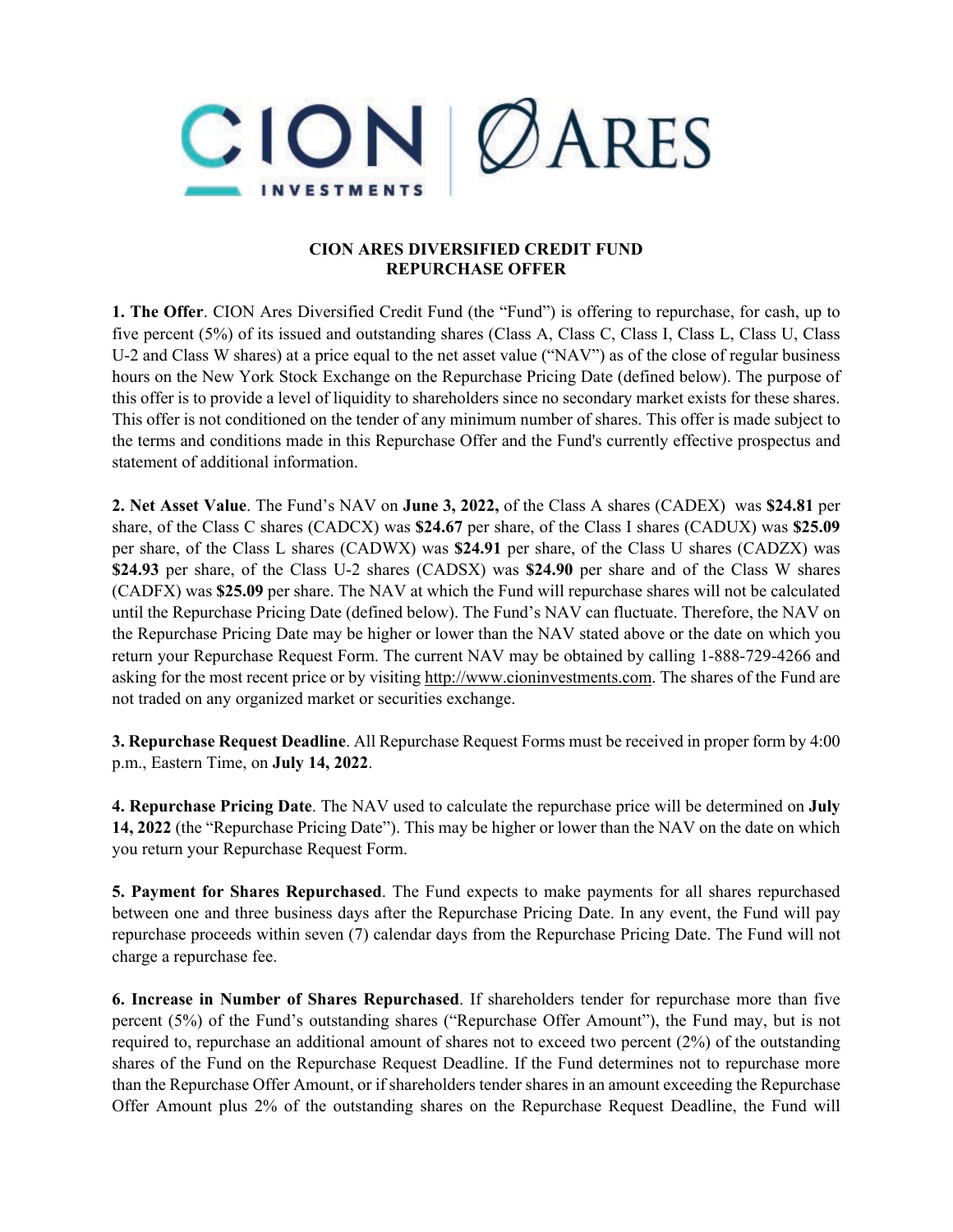repurchase the shares on a pro rata basis. However, the Fund may accept all shares tendered for repurchase by shareholders who own less than one hundred (100) shares and who tender all of their shares, before prorating other amounts tendered.

**7. Withdrawal or Modification**. Tenders of shares may be withdrawn or modified at any time prior to 4:00 p.m., Eastern Time, on **July 14, 2022**.

**8. Suspension or Postponement of Repurchase Offer**. The Fund may suspend or postpone this Repurchase Offer only by a vote of a majority of the members of the Board of Trustees, including a majority of the independent Trustees, and only in the following limited circumstances:

- If the repurchase of shares would cause the Fund to lose its status as a regulated investment company under Subchapter M of the Internal Revenue Code;
- For any period during which the New York Stock Exchange or any other market in which the securities owned by the Fund are principally traded is closed, other than customary weekend and holiday closings, or during which such trading is restricted;
- For any period during which an emergency exists as a result of which it is not reasonably practicable for the Fund to dispose of securities it owns or to determine the Fund's NAV of each of the Fund's Class A, Class C, Class I, Class L, Class U, Class U-2 and Class W shares; and
- For any other periods that the U.S. Securities and Exchange Commission may permit by order for the protection of shareholders.

**9. Tax Consequences**. You should review the tax information in the Fund's prospectus and statement of additional information and consult with your tax adviser regarding any specific consequences, including potential state and local tax consequences, of participating in the repurchase. Generally, any tender of shares to the Fund would be treated as a taxable event and any gain or loss would be treated as a capital gain or loss, either short or long term, depending on the length of time the shares have been held by you.

**10. Contingent Deferred Sales Charge on Class C Shares.** Class A, Class I, Class L, Class U, Class U-2 and Class W shareholders are not subject to a contingent deferred sales charge. Class C shareholders who tender for repurchase Class C shares that have been held less than 365 days after purchase, as of the time of repurchase, will be subject to a contingent deferred sales charge of 1.00% of the original purchase price. The Fund or its designee may waive the imposition of the contingent deferred sales charge in the following shareholder situations: (1) shareholder death or (2) shareholder disability. Any such waiver does not imply that the contingent deferred sales charge will be waived at any time in the future or that the contingent deferred sales charge will be waived for any other shareholder. Shares acquired through the Fund's DRP, reinvestment of dividends or capital gain distributions are not subject to a contingent deferred sales charge.

**11. Documents in Proper Form**. All questions as to validity, form, eligibility (including time and receipt) and acceptance of tenders of shares will be determined by the Fund in its sole discretion. The determination by the Fund shall be final and binding. The Fund reserves the absolute right to reject any or all tenders of shares (even if such tenders are determined to be in good and proper form) and to refuse to accept for payment, purchase, or to pay for any shares if, in the opinion of Fund's counsel, accepting, purchasing or paying for such shares would be unlawful. The Fund also reserves the absolute right to waive any of the conditions of this offer or any defect in any tender of shares, whether generally or with respect to any particular shares or shareholders. The Fund's interpretations of the terms and conditions of this offer shall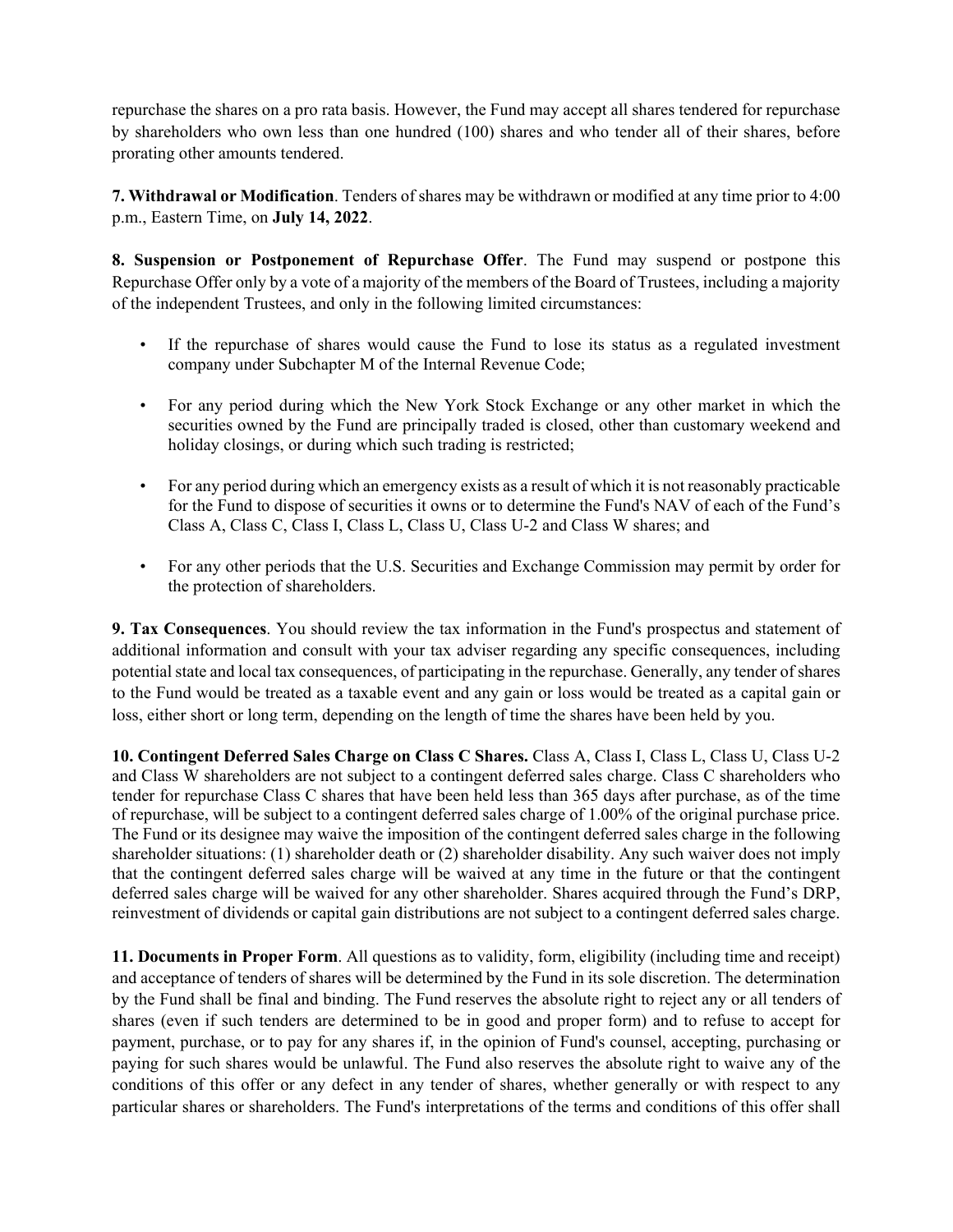be final and binding. Unless waived, any defects or irregularities in connection with tenders of shares must be corrected within such times as the Fund shall, in its absolute discretion, decide. Tenders of shares will not be deemed to have been made until any defects or irregularities have been corrected or waived.

None of the Fund, CION Ares Management, LLC (the "Advisor"), Ares Capital Management II LLC (the "Sub-Advisor"), DST Systems, Inc. (the "Transfer Agent"), CION Securities, LLC (the "Dealer Manager"), ALPS Distributors, Inc. (the "Distributor") nor any other person or entity is or will be obligated to give notice of any defects or irregularities in tenders, nor shall any of them incur any liability for failure to give any such notice.

None of the Fund, the Advisor, the Sub-Advisor, the Dealer Manager nor the Distributor is or will be obligated to insure that your financial consultant, or any broker-dealer or any other third party through which your shares may be held or registered, submits to you this Repurchase Offer or submits your tender of shares to the Fund on your behalf.

Neither the Fund nor its Board of Trustees makes any recommendation to any shareholder as to whether to tender or refrain from tendering shares. Each shareholder must make an independent decision as to whether or not to tender shares and, if so, how many shares to tender.

No person has been authorized to make any recommendation on behalf of the Fund as to whether shareholders should tender shares pursuant to this offer. No person has been authorized to give any information or to make any representations in connection with this offer other than those contained herein or contained in the Fund's currently effective prospectus or statement of additional information. If given or made, such recommendation and such information and representation may not be relied upon as having been authorized by the Fund. For additional information about this Repurchase Offer, contact your financial professional.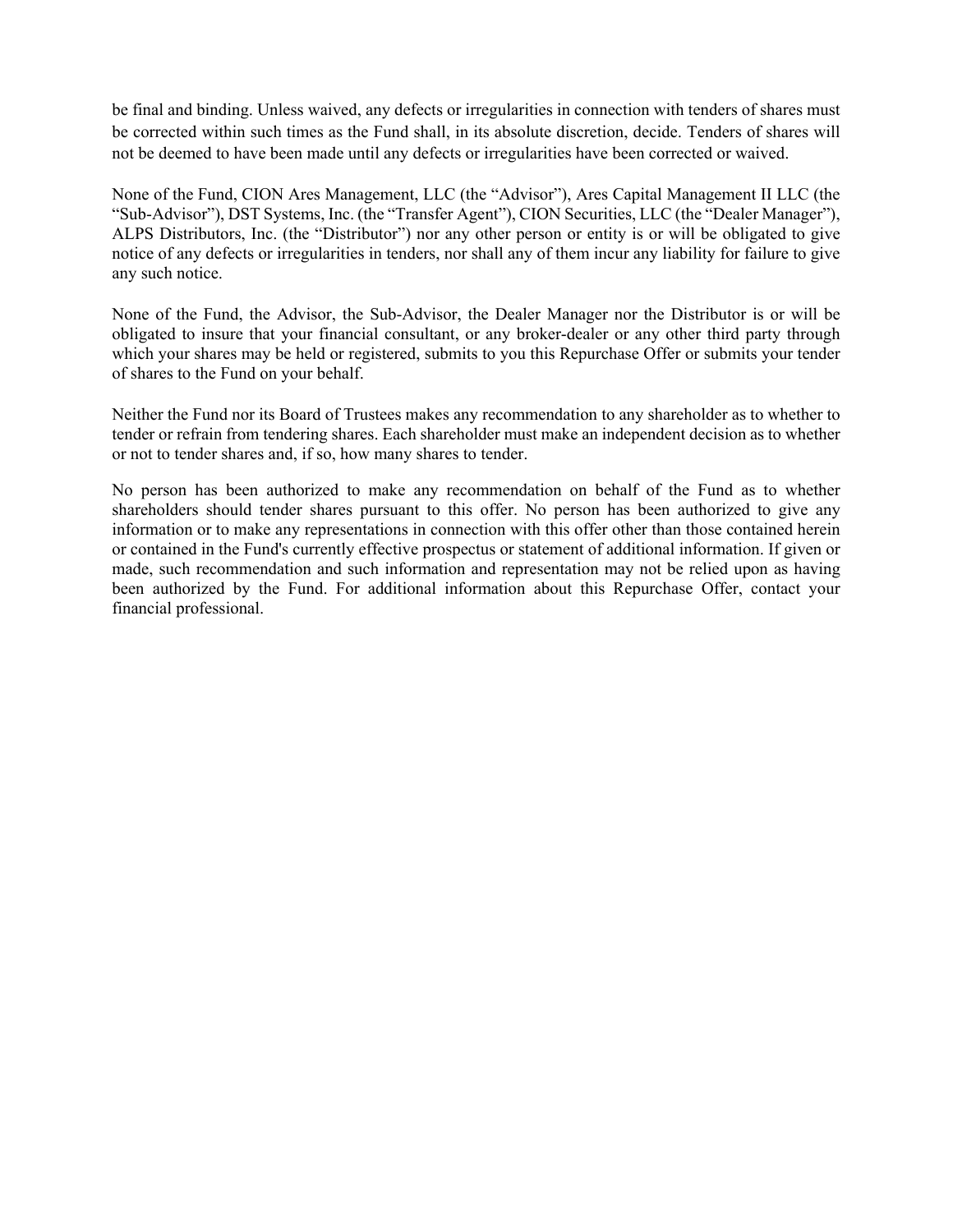

# **REPURCHASE REQUEST FORM**

### **MUST BE RECEIVED BY 4:00 P.M., EASTERN TIME, THURSDAY,**

### **JULY 14, 2022**

Regular Mail: CION Ares Diversified Credit Fund c/o DST Systems, Inc. P.O. Box 219422 Kansas City, MO 64121-9422

Overnight Mail: CION Ares Diversified Credit Fund c/o DST Systems, Inc. 430 W 7th Street Kansas City, MO 64105-1407

Please accept this tender of shares as designated below for repurchase at a price equal to their net asset value on the Repurchase Pricing Date.

I understand that this quarterly repurchase offer is limited to five percent (5%) of the outstanding shares of the CION Ares Diversified Credit Fund (the "Fund") and, that, if the offer is oversubscribed, the Fund may not purchase the full amount of the shares that I am requesting, in which case the Fund will repurchase shares on a pro rata basis.

*For Class C Shareholders Only:* I understand that tendering Class C Shares that have been held less than 365 days after purchase, as of the time of repurchase, will be subject to a contingent deferred sales charge of 1.00%. Shares acquired through the Fund's DRP, reinvestment of dividends or capital gain distributions are not subject to a contingent deferred sales charge.

### **Name(s) of Registered Shareholders**:

|                                                                                              |               | Number: | Account Number:<br>Daytime Telephone               |                                                      |  |
|----------------------------------------------------------------------------------------------|---------------|---------|----------------------------------------------------|------------------------------------------------------|--|
| Shares Tendered (fill in number or dollar amount as appropriate):                            |               |         |                                                    |                                                      |  |
| Class of Shares to be tendered:                                                              |               |         |                                                    |                                                      |  |
| Class A Shares (CADEX):<br>Class L Shares (CADWX):<br>Class W Shares (CADFX):                |               |         | Class C Shares (CADCX):<br>Class U Shares (CADZX): | Class I Shares (CADUX):<br>Class U-2 Shares (CADSX): |  |
| (if tendering more than one share class, please submit a separate form for each share class) |               |         |                                                    |                                                      |  |
| Full Tender:                                                                                 |               |         | Please tender all shares in my account.            |                                                      |  |
| Partial Tender:                                                                              | Please tender |         | shares from my account.                            |                                                      |  |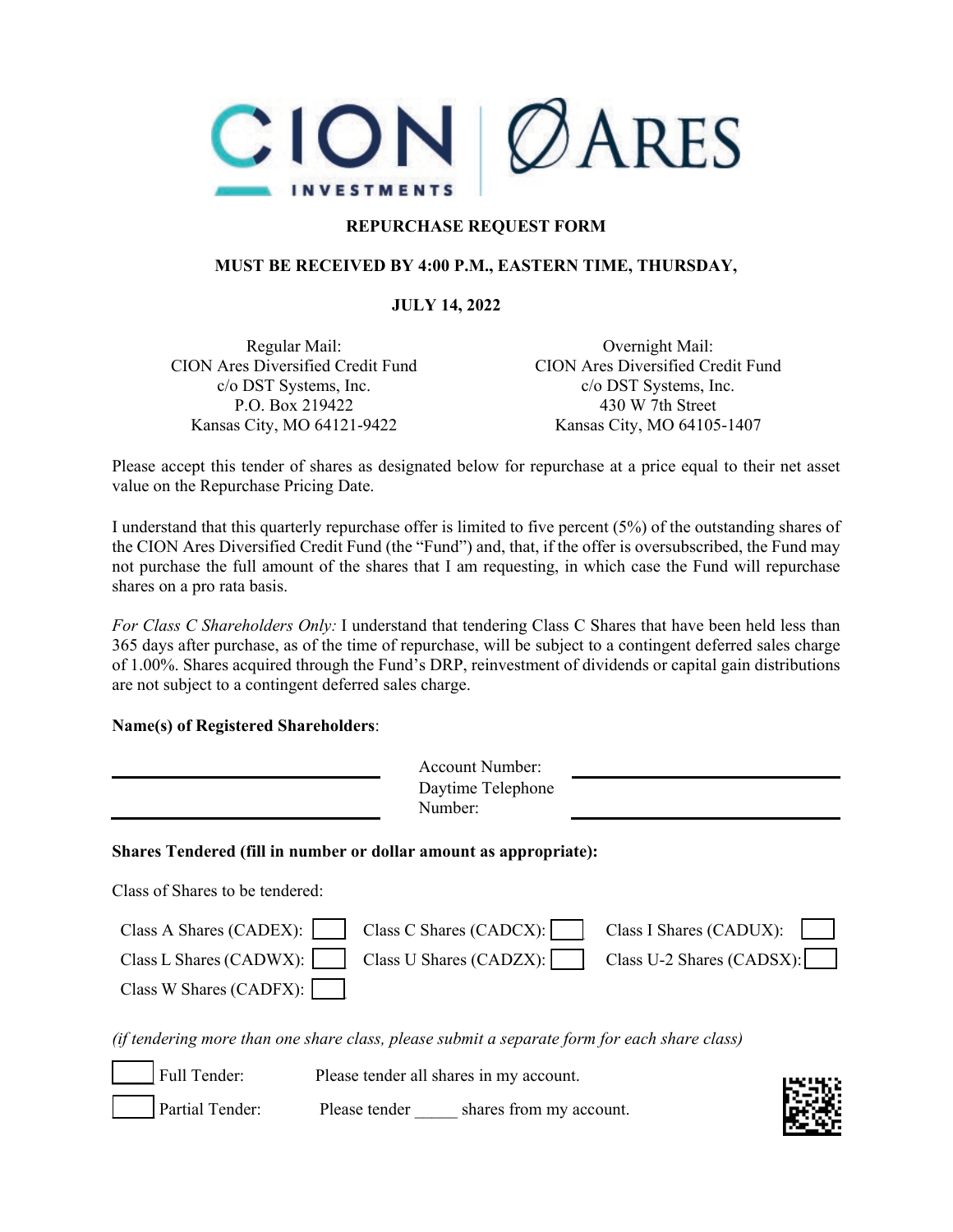### **PLEASE NOTE:**

- 1. A TENDER REQUEST THAT DOES NOT SPECIFY ALL OR A NUMBER OF SHARES WILL BE REJECTED.
- 2. Alterations to this form are prohibited and the request will be rejected.
- 3. To prevent backup withholding please ensure that a completed and signed application form or a Form W-9 (or Form W-8 for Non-U.S. shareholders) has been previously submitted.

### **Payment and Delivery Instructions:**

Unless alternative instructions are given below, the check will be issued to the name(s) of the registered shareholder(s) and mailed to the address of record. Alternative mailing instructions:

**Signature Guarantee:**

**ALL** signatures **MUST** be guaranteed by an employee of a member firm of a regional or national securities exchange or of the Financial Industry Regulatory Authority, Inc., by an employee of a commercial bank or trust company having an office, branch or agency in the United States or any other "eligible guarantor institution" as that term is defined in Rule 17Ad-15(a)(2) of the Securities Exchange Act of 1934, as amended.

Signature Guaranteed By:

**Medallion Signature Guarantee may be required if (i) repurchase offers are greater than or equal to \$100,000; (ii) proceeds of the repurchase are to be made payable via check to someone other than the registered account's owner(s); or (iii) proceeds are to be made payable as the account is registered but mailed to an address other than the address of record on the account. Please contact the Fund at 1-888-729-4266 to determine if a Medallion Signature Guarantee is necessary for your repurchase.**

| Account Owner |  |
|---------------|--|
| Signature:    |  |

Date:

| Joint Account Owner        |  |
|----------------------------|--|
| Signature (if applicable): |  |

Date:

|                                 | If shares are registered in the name of a custodian, the custodian of the shares must execute this |  |
|---------------------------------|----------------------------------------------------------------------------------------------------|--|
| <b>Repurchase Request Form.</b> |                                                                                                    |  |